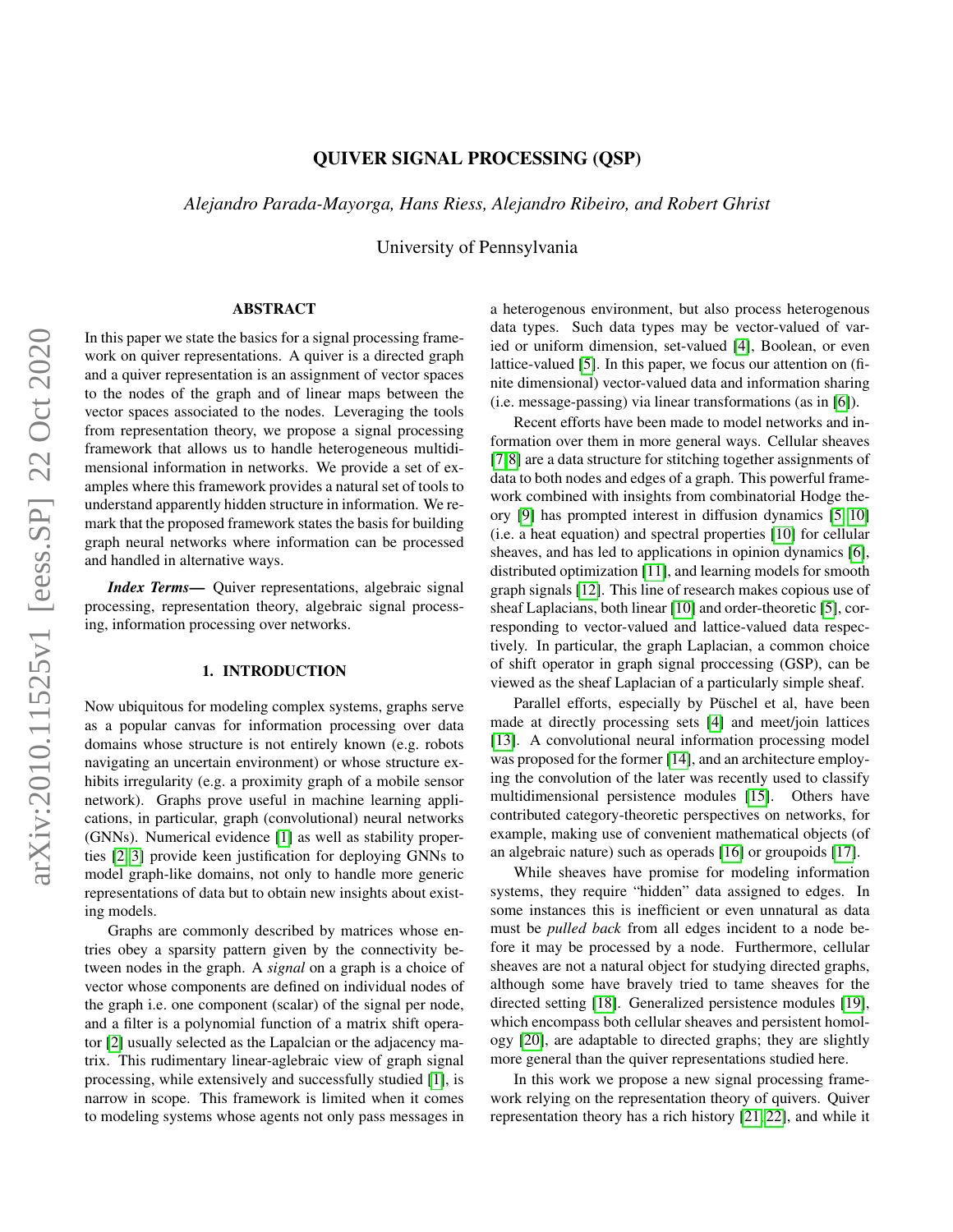<span id="page-1-1"></span>

Fig. 1. A quiver Q (left) and one particular representation (right) of Q.  $V_i$  is a vector space associated to the node i of the quiver while  $\phi_{i,j}$  is a linear map between the spaces  $\mathcal{V}_i$  and  $\mathcal{V}_j$ .

has impacted many other areas of mathematics [\[21,](#page-4-20) [22\]](#page-4-21), it has not yet seen the spotlight in engineering.

A quiver is a jawn<sup>[1](#page-1-0)</sup> containing arrows and nodes (i.e. a directed multigraph). A quiver representation is an assignment of a vector space to each node and an assignment of a linear map associated to each arrow. A quiver representation provides a natural environment to handle heterogeneous information as vector spaces associated to nodes can be nonisomorphic i.e. have different dimensions. Leveraging the fundamentals of representation theory, we can extend the notions of filtering and Fourier decomposition to quiver representations. We provide examples along the way including an example from arising from persistent homology and one arising from a system of heterogenous autonomous agents. We highlight that our proposed approach to filtering has the potential to extend GNNs to a more general setting of quiver neural networks (QNNs).

The paper is organized as follows. In Section 2 we introduce the basics of quiver representation theory while in Section 3 we present a signal processing framework for signals on quivers, and in Section 4 we present some conclusions.

## 2. QUIVER REPRESENTATIONS

A quiver is a directed graph, permitting loops and multiple arrows between the same set of nodes. Concretely, a quiver is described by the following data.

**Definition 1.** A *quiver* Q is a quadruple  $Q = (Q_0, Q_1, h, t)$ *consisting of sets*  $Q_0$  *and*  $Q_1$ *, and maps*  $h, t : Q_1 \rightarrow Q_0$ *.* 

Some terminology:  $Q_0$  are the **nodes** of  $Q$  and  $Q_1$  are the **arrows**. For an arrow  $a \in Q_1$ , we say  $h(a)$  is the **head** of a and  $t(a)$  is the **tail** of a.

Example 1. Let us consider the quiver depicted in Fig. [1](#page-1-1) (left). Let  $Q_0 = \{1, 2, 3, 4, 5\}$ , and  $Q_1 = \{a_{1,2}, a_{2,3}, a_{2,2}, a_{3,4},$  $a_{3,5}, a_{4,4}, a_{4,1}, a_{5,1}$ . The maps h and t are given by  $h(a_{i,j}) =$ j and  $t(a_{i,j}) = i$ .

Quivers alone do not offer anything new to the GSP literature. However, the notion of a representation of a quiver provides the needed formal components used to associate information to a quiver in different ways.

**Definition 2.** *A (finite-dimensional) representation*  $\pi$  *of a quiver*  $Q = (Q_0, Q_1, h, t)$  *is an assignment of (finite* $d$ imensional) vector spaces to nodes:  $\boldsymbol{\pi} : i \in Q_0 \mapsto \mathcal{V}_i,$  and  $(\phi_{t(a),h(a)}: \mathcal{V}_{t(a)} \to \mathcal{V}_{h(a)})$ . *an assignment of linear maps to arrows:*  $\pi$  :  $a \in Q_1 \mapsto$ 

Example 2 (robotics). Quiver representations offer a formal tool to analyze and understand heterogeneous large-scale distributed robotic systems [\[23\]](#page-4-22). In particular, we can define an arbitrary graph where each node is a robot in the system. To each node in the graph, we associate a vector space that decomposes as  $V_{\text{sense}} \oplus V_{\text{task}}$  to represent the type of information that each robot can sense  $V_{\text{sense}}$ , and the configuration space of the task to be performed by the robot  $V_{task}$ . Message-passing between robots is given by linear operators that synthesize both sensing and task-related observations, according the design of the control system. This setup is natural when considering the classification of robots in several *species* in the sense defined in [\[23\]](#page-4-22).

Example 3 (topological data analysis). Quiver representations arise naturally when studying the homology of a filtered space [\[24,](#page-4-23) [25\]](#page-4-24). In laymans terms, homology is a vector space associated to a topological space that counts the number of connected components, loops, voids, and higher dimensional features. A filtered space is a sequence of inclusions of topological spaces

$$
\mathbb{X}_0 \subseteq \mathbb{X}_1 \subseteq \cdots \subseteq \mathbb{X}_n.
$$

Examples are plentiful, including graphs filtered by edge weights or the Rips complex [\[20\]](#page-4-19) of a point cloud in  $\mathbb{R}^d$ filtered by radii. Homology induces linear transformations between successive spaces in a filtration.

The setup above can be succintly described as a certain representation of the quiver  $Q: \circ \longrightarrow \circ \longrightarrow \cdots \longrightarrow \circ$ . The representation of interest is given by homology (a vector space) of spaces in the filtration and the (linear) maps induced by the inclusion of spaces,

$$
H_k(\mathbb{X}_0) \to H_k(\mathbb{X}_1) \to \cdots \to H_k(\mathbb{X}_n).
$$

The observation that the homology of a filtration is in fact a quiver representation has lead to a guaranteed compact description of a filtration called a *barcode* [\[20\]](#page-4-19). Work extending such quivers to the entire real line has lead to similar pleasant decompositions into irreducibles [\[26\]](#page-4-25).

<span id="page-1-0"></span><sup>1</sup>Philadelphian vernacular for an ambiguous *thing* or *object*.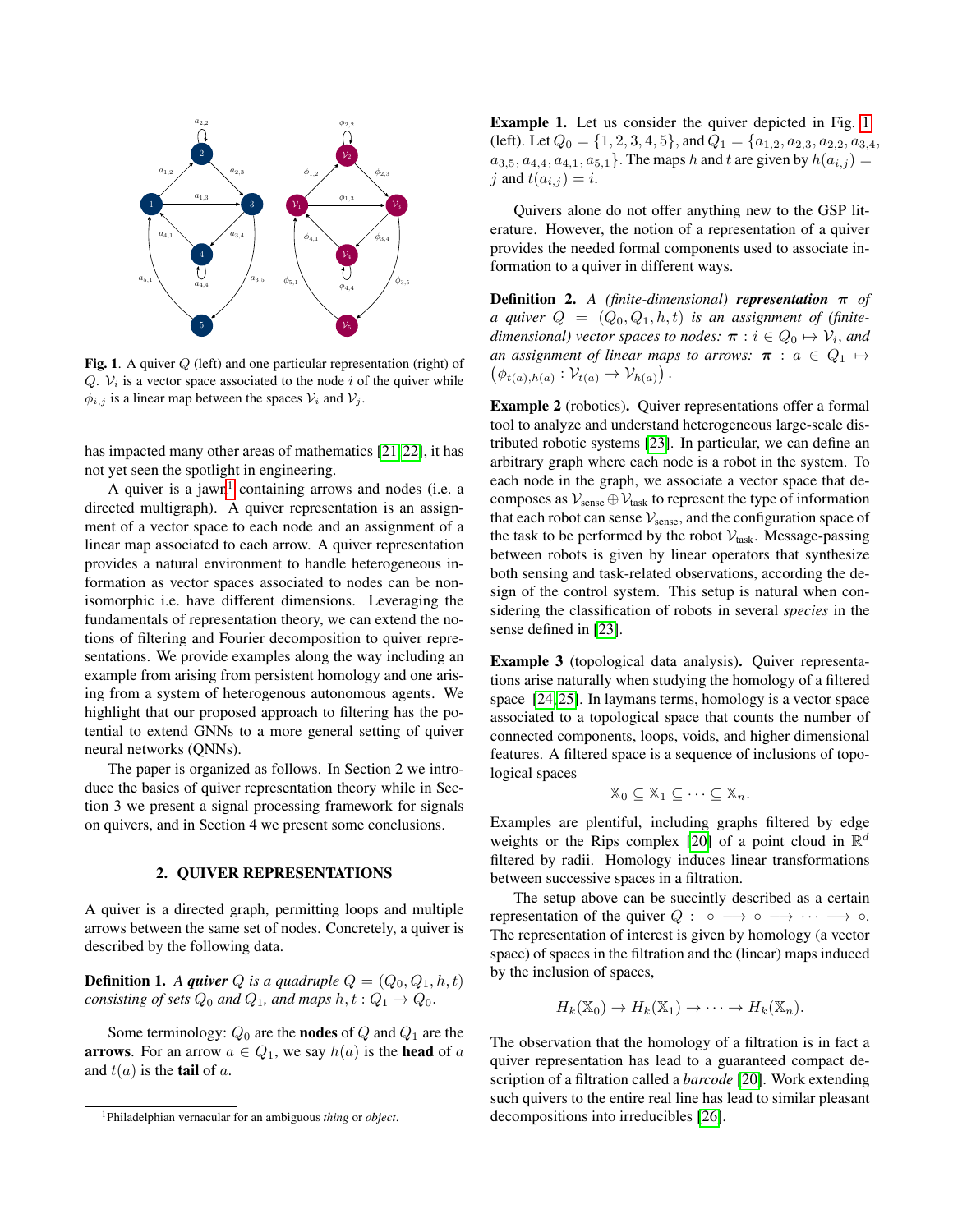The theory of quiver representations is naturally embedded in the context of the representation theory of algebras [\[21,](#page-4-20) [22\]](#page-4-21). Therefore, it is possible to talk about irreducible representations, indecomposable representations and so on. In what follows, we proceed to introduce these notions for quivers, which will be later used to define a signal processing framework. We start with a notion that will allow us to compare representations of a quiver.

**Definition 3.** Let  $\pi$  and  $\rho$  be representations of a quiver Q. *An intertwining map*  $T : \pi \to \rho$  *is a family of linear transformations*  $\{T_i : \boldsymbol{\pi}(i) \to \boldsymbol{\rho}(i) \mid i \in Q_0\}$  *such that for every arrow*  $a \in Q_1$ ,

$$
\pi(t(a)) \xrightarrow{\pi(a)} \pi(h(a))
$$
  
\n
$$
\downarrow T_{t(a)} \qquad \qquad \downarrow T_{h(a)}
$$
  
\n
$$
\rho(t(a)) \xrightarrow{\rho(a)} \rho(h(a)).
$$

*We say that*  $T$  *is an isomorphism (of representations) if the*  $T_i$ *are invertible for all*  $i \in Q_0$ *.* 

We will use the symbol ≅ to denote isomorphism between representations. Now, for any two representations  $\pi_1$  and  $\pi_2$ of a quiver Q, their **direct sum** is given by  $(\pi_1 \oplus \pi_2)(i) =$  $\pi_1(i) \oplus \pi_2(i)$  whether i is in  $Q_0$  or  $Q_1$  [\[22\]](#page-4-21). We will call a representation  $\pi$  trivial if  $\pi(x) = 0$  for all  $x \in Q_0$ .

Now, we are ready to introduce the notion of an indecomposable and an irreducible representation.

**Definition 4.** A nontrivial representation  $\pi$  of a quiver Q is *decomposable* if  $\pi$  *is isomorphic to*  $(\pi_1 \oplus \pi_2)$  *for some nontrivial representations*  $\pi_1, \pi_2$  *of Q. A representation that is not decomposable is called indecomposable.*

Recall a subrepresentation  $\theta$  of  $\pi$  is a restriction of  $\theta$  to subspaces  $\mathcal{W}_i$  of  $\mathcal{V}_i$ ,  $i \in Q_0$ 

**Definition 5.** A nontrivial representation  $\pi$  is **irreducible** if *for every subrepresentation*  $\theta$  *of*  $\pi$ ,  $\theta$  *is trivial or equal to*  $\pi$ *.* 

Representations of quivers are equivalent to representations of certain associative algebras. In particular, the traditional notions of decomposability and irreducibiity can be studied in the algebra setting [\[21,](#page-4-20) [22\]](#page-4-21).

A **path**  $\gamma$  in a quiver  $Q = (Q_0, Q_1, h, t)$  of length  $\ell \ge 1$ is a sequence  $\gamma = a_\ell a_{\ell-1} \dots a_1$  such that  $a_i \in Q_1$  or all i and  $t(a_{i+1}) = h(a_i)$  for  $i = 1, \ldots, \ell - 1$  with  $h(\gamma) = h(a_\ell)$  and  $t(\gamma) = t(a_1)$  [\[22\]](#page-4-21). By convention, there is a **trivial path**  $e_i$ of length zero can be defined by  $h(e_i) = t(e_i) = i$  for every  $i \in Q_0$ . Let  $Path(Q)$  denote the set of paths of a quiver Q.

Definition 6. *Let* k *be a field. The path algebra of a quiver*  $Q = (Q_0, Q_1, h, t)$ , denoted kQ, is the free vector space with *basis*  $\langle \text{Path}(Q) \rangle$  *and a product on basis elements,* 

$$
\gamma_2 \cdot \gamma_1 = \begin{cases} \gamma_2 \gamma_1 & t(\gamma_2) = h(\gamma_1) \\ 0 & t(\gamma_2) \neq h(\gamma_1) \end{cases}.
$$

#### *(This product extends to a product on* kQ *by linearity.)*

 $\sum_{i \in Q_0} e_i$ . This is seen by observing  $e_i \cdot e_j = \delta_{ij} e_i$  (where **Remark 1.** If Q is a finite quiver,  $kQ$  is unital with unit  $1 =$  $\delta_{ij} = 1$  iff  $i = j$  and 0 otherwise). Additionally, notice that  $kQ$  is *generated* by  $e_i$  and the arrows  $a_{i,j} \in Q_1$ .

Recall, a representation of an algebra  $A$  is given by a pair  $(M, \rho)$ , where M is a vector space and  $\rho$  is a so-called homomorphism  $\rho : A \to \text{End}(\mathcal{M})$ , where  $\text{End}(\mathcal{M})$  is the algebra of linear maps from a vector space  $M$  to itself. Notice that  $\rho$  is a homomorphism if  $\rho$  is a linear map,  $\rho$  respects products  $\rho(a \cdot b) = \rho(a) \cdot \rho(b)$ , and and  $\rho(1) = I$ .

The following result states formally the correspondence between the representations of a quiver and the representations of its path algebra.

### <span id="page-2-0"></span>Theorem 1 ( [\[22\]](#page-4-21)). *There is a bijection*

 ${Reposentations of Q} \leftrightarrow {Representations of kQ}$ 

## *(In fact, this bijection is an equivalence of categories.)*

One direction of Theorem [1](#page-2-0) implies that a given quiver representation  $\pi$  can be transformed into an equivalent representation of  $kQ$ , which consists of the data of a vector space M and a homomorphism  $\rho$ . Indeed  $\mathcal{M} = \bigoplus_i \mathcal{V}_i$  where  $\mathcal{V}_i =$  $\pi(i)$  and  $i \in Q_0$ . We also point out that because the path algebra  $kQ$  is *generated* by the elements in  $Path(Q)$ , we can describe the action of  $\rho$  in terms of  $\rho(p)$  for all  $p \in \text{Path}(Q)$ . In particular, the action of an element  $p \in \text{Path}(Q)$  on an element  $\mathbf{x} \in \mathcal{M}$  is given by  $\mathbf{y} = \rho(p)\mathbf{x}$  where

$$
\mathbf{y}(j) = \begin{cases} \pi(p)\mathbf{x}(i) & \text{if } t(p) = i, h(p) = j \\ 0 & \text{otherwise,} \end{cases}
$$

where  $\pi(p)$  for the path  $p = a_{\ell} a_{\ell-1} \dots a_1$  is given naturally by the composition map  $\pi(p) = \pi(a_\ell)\pi(a_{\ell-1})\dots\pi(a_1).$ 

# 3. SIGNAL PROCESSING ON QUIVER REPRESENTATIONS

We now proceed to develop a theory of signal processing on quiver representations under the umbrella of algebraic signal processing as defined in [\[27\]](#page-4-26).

**Definition 7.** Let  $Q = (Q_0, Q_1, h, t)$  *a quiver and*  $\pi$  *a representation of* Q*. Then a signal* x *on* π *is an element* x ∈  $\bigoplus_{i\in Q_0} \pi(i)$ . Additionally, the elements in kQ are called **al***gebraic filters while their images in* End(M) *via the homomorphism* ρ *associated to the representation of* kQ *are called quiver filters.*

Then, as stated in  $[27]$ , the filtering of a signal  $x$  is given by  $\rho(c)$ x where  $c \in kQ$ . Notice that this is the **convolution** between the signal x and  $\rho(c)$ . In order clarify this notion of filtering, we present the following example.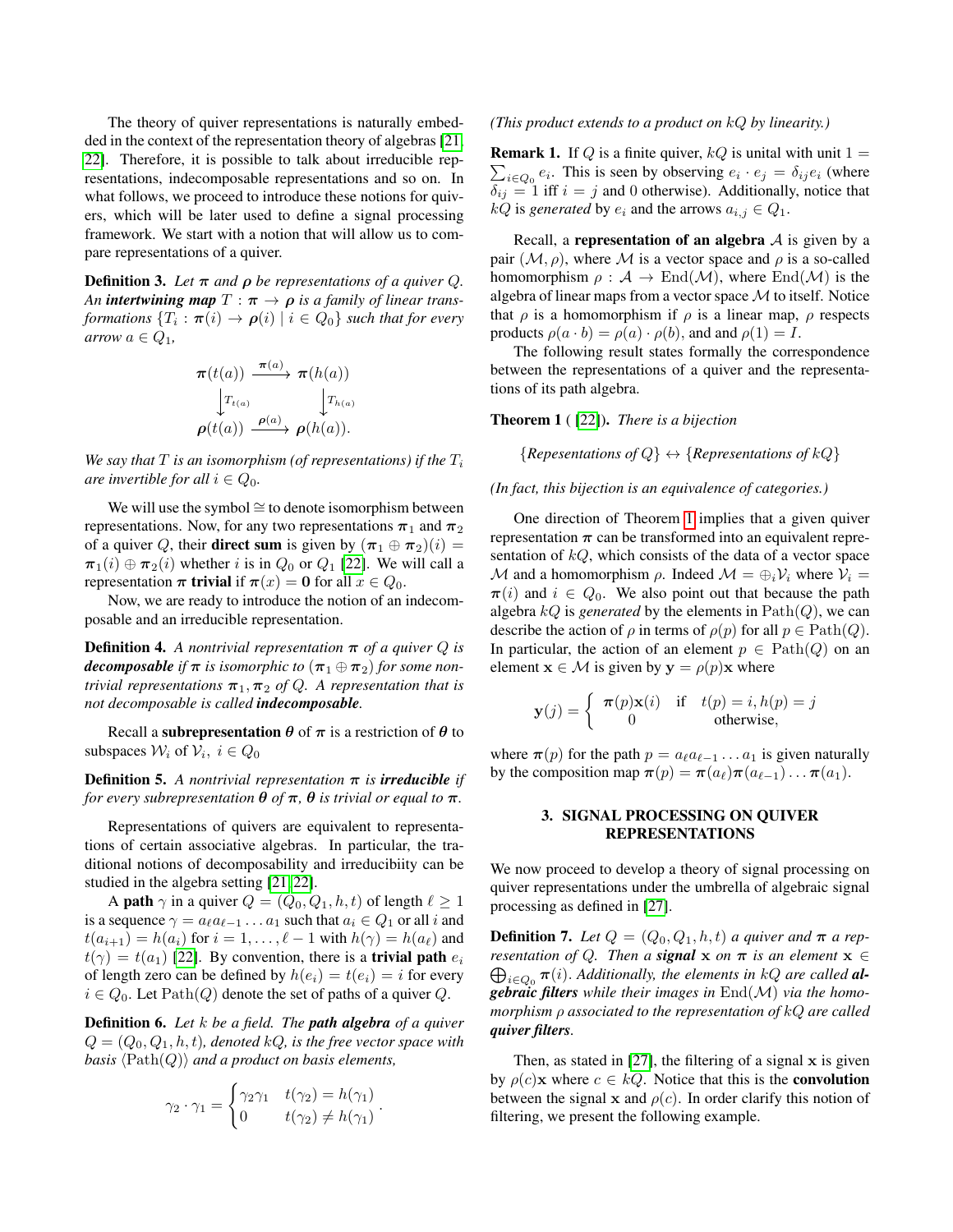Example 4 (Filtering). Taking into account the quiver depicted in Fig. [1](#page-1-1) (left) and its representation in Fig. [1](#page-1-1) (right) we have an example of filtering considering the algebraic filter  $c = a_{5,1}a_{3,5} + a_{1,2}a_{4,1}a_{3,4} + a_{1,3}a_{2,3}$ . Then, when filtering a signal  $\mathbf{x} \in \bigoplus_{i \in Q_0} \mathcal{V}_i$ , we have

$$
\mathbf{y} = \rho(c)\mathbf{x} = \rho(a_{5,1}a_{3,5} + a_{1,2}a_{4,1}a_{3,4} + a_{1,3}a_{2,3})\mathbf{x}.
$$

Now, taking into account the linearity of  $\rho$  it follows that

$$
\mathbf{y} = \rho(a_{5,1}a_{3,5})\mathbf{x} + \rho(a_{1,2}a_{4,1}a_{3,4})\mathbf{x} + \rho(a_{1,3}a_{2,3})\mathbf{x},
$$

and as a consequence of the action of  $\rho$  on elements of M we have  $y(1) = \phi_{5,1}\phi_{3,5}x(3)$ ,  $y(2) = \phi_{1,2}\phi_{4,1}\phi_{3,4}x(3)$  and  $y(\ell) = 0$  for  $\ell = 3, 4, 5$ .

Taking into account that  $kQ$  is generated by the elements in  $Path(Q)$ , their image under the homomorphism in a representation are useful to represent quiver filters. Due to their importance in the characterization of an algebraic signal model, we provide a formal name for them as follows.

**Definition 8.** Let  $Q = (Q_0, Q_1, h, t)$  a quiver and  $\pi$  a rep*resentation of Q. Let*  $\rho$  *the homomorphism induced by*  $\pi$  *in a representation of the path algebra* kQ*. Then, the operator*  $\rho(p)$  *for any*  $p \in \text{Path}(Q)$  *is called a shift operator.* 

Now we turn our attention to the frequency domain. As pointed out in [\[27\]](#page-4-26), a notion of Fourier decomposition can be built from irreducible subrepresentations of the algebra in the signal model. Following this line, we proceed to introduce the notion of Fourier decompositions using the path algebra  $kQ$ , the vector space  $\mathcal{M} = \bigoplus_{i \in Q_0} \pi(i)$  and the homomorphism  $\rho$  as described above.

**Definition 9** (Fourier Decomposition). Let  $Q = (Q_0, Q_1, h, t)$ *a quiver,*  $\pi$  *a representation of Q and*  $(M, \rho)$  *the representation of*  $kQ$  *induced by*  $\pi$  *with*  $M = \bigoplus_{i \in Q_0} \pi(i)$ *. Then, we say that there is a spectral or Fourier decomposition on*  $\pi$  *if* 

$$
(\mathcal{M}, \rho) \cong \bigoplus_{(\mathcal{U}_i, \phi_i) \in Irr\{\mathcal{A}\}} (\mathcal{U}_i, \phi_i)^{\oplus m(\mathcal{U}_i, \mathcal{M})}
$$
 (1)

where the  $(\mathcal{U}_i, \phi_i)$  are irreducible subrepresentations of  $(M, \rho)$  and  $m(U_i, \mathcal{M})$  is the number of irreducible sub*representations of*  $M$  *isomorphic to*  $U_i$ *. Any signal*  $\mathbf{x} \in M$ *can be therefore represented by the map*  $\Delta$  *given by* 

$$
\Delta: \quad \mathcal{M} \to \bigoplus_{(\mathcal{U}_i, \phi_i) \in Irr\{\mathcal{A}\}} (\mathcal{U}_i, \phi_i)^{\oplus m(\mathcal{U}_i, \mathcal{M})}
$$

$$
\mathbf{x} \mapsto \hat{\mathbf{x}} \tag{2}
$$

*known as the Fourier decomposition of* x*, and the projection of*  $\hat{\mathbf{x}}$  *in each*  $\mathcal{U}_i$  *are the Fourier components.* 

Notice that  $\Delta$  is an intertwining map, therefore  $\Delta(\rho(c)x)$  =  $\rho(c)(\Delta(\mathbf{x}))$ . Using this fact, a spectral representation of the operator  $\rho(c)$  can be derived. It is worth pointing out that the maps  $\phi_i$  indicating the spectral components of the Fourier

decomposition are not necessarily scalar like in the case of commutative algebras [\[27,](#page-4-26) [28\]](#page-4-27).

Another tool we can consider for the decomposition of a quiver signal is associated to the indecomposable representations on a quiver, which are not necessarily irreducible but they constitute an important building block in quiver theory [\[22\]](#page-4-21). In particular, we highlight that the indecomposable representations of a quiver are determined by the topology of the quiver considering a graph representation where the arrows are replaced by undirected edges [\[21,](#page-4-20) [22\]](#page-4-21). We formally name these decompositions in the following definition, as they can highlight properties of a signal not reflected in the Fourier decomposition.

**Definition 10.** Let  $Q = (Q_0, Q_1, h, t)$  be a quiver, and con $sider \theta_i$  the indecomposable representations of  $Q$ . Then, we *say that*  $\pi$  *has a basic decomposition if* 

$$
\boldsymbol{\pi} \simeq r_1 \boldsymbol{\theta}_1 \oplus r_2 \boldsymbol{\theta}_2 \oplus \cdots \oplus r_k \boldsymbol{\theta}_k \tag{3}
$$

where  $r_i \boldsymbol{\theta}_i$  represent the direct sum of  $r_i$  copies of  $\boldsymbol{\theta}_i$ .

Example 5 (Basic decomposition). Let us consider the quiver Q:  $\circ \longrightarrow \circ$  which consists only of two nodes and one arrow, and consider the representation  $\pi$  of Q given by  $\mathbb{C}^{r+s} \xrightarrow{\phi_{1,2}} \mathbb{C}^{r+t}$ , where

$$
\phi_{1,2} = \begin{bmatrix} \mathbf{I}_{r \times r} & \mathbf{0}_{r \times s} \\ \mathbf{0}_{t \times r} & \mathbf{0}_{t \times s} \end{bmatrix}.
$$

The three indecomposable representations of Q are [\[21,](#page-4-20) [22\]](#page-4-21): (Rep1)  $\mathbb{C} \longrightarrow \mathbb{C}$ , (Rep2)  $0 \longrightarrow \mathbb{C}$ , and (Rep3)  $\mathbb{C} \longrightarrow 0$ . We can see that  $\pi$  can expressed as a direct sum of  $r$  copies of (Rep1),  $s$  copies of (Rep3) and  $t$ copies of (Rep2).

## 4. CONCLUSIONS

We have lain the groundwork for a signal processing framework on quiver representations. Exploiting algebraic signal processing theory and the representation theory of algebras, we introduced the notions of signals, filters, spectral representations, and basic decompositions. We provided basic examples to familiarize the reader with quiver representations, and we suggested application areas (robotics and computational topology). We have shown how an existing theoretical machinery from representation theory can be leveraged to manipulate and extract information in ways not explored before. This signal processing framework provides a new tool for handling heterogenous data distributed across networks, opening the door for new neural convolutional architectures. As an additional future research direction, we intend to explore physical applications of our framework in the prequel.